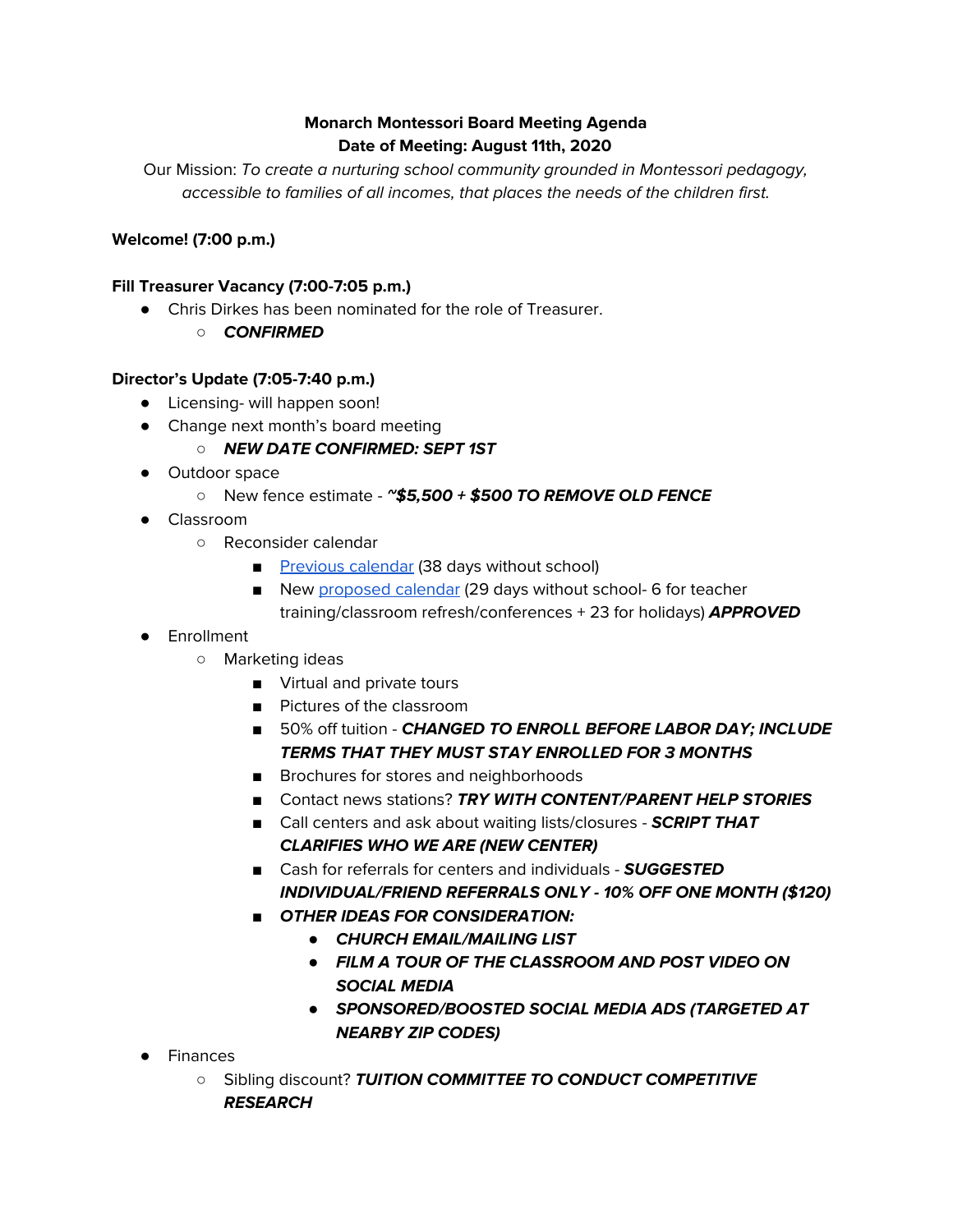- Report from First Children's Finance (see email)
- Volunteer opportunities
	- Outdoor space, Distance Learning materials
	- Write thank you [letters](https://docs.google.com/spreadsheets/d/1W8vl_544qjuVHb_m0r4mQ9RxY7uF8Y52MBCy6gT4jCA/edit?usp=sharing) **MARIA VOLUNTEERED**

## **Hiring Committee Update (7:40-7:55 p.m.)**

We hired an Assistant Teacher!

*●* **JULIA TO REACH OUT TO GATHER BIO/PHOTO FOR WEBSITE**

### **Tuition Committee Update (7:55 p.m.-8:15 p.m.)**

See [powerpoint](https://docs.google.com/presentation/d/1U68rlu5Zz7DL2Ej3gkVFvKtqV4WrjZwuRGxjMODMOl4/edit?usp=sharing).

- Late Policy/Late Fee
- Hours/Cost for After-school Care decided
- Half Day Cost
- Payment/Late Payment Fees
- Discount for Breaks

### **Bathroom Committee Update (8:15-8:30 p.m.)**

- See estimate. (Will email pdf.)
- Loan update
- Date of install TBD
- Hiring Committee Determine plan and salary if we need to pay for a bathroom monitor; hopefully source volunteers (through Church, etc.)

### **Fundraising Committee Update (8:30-8:45 p.m.)**

Virtual Auction Proposal [https://drive.google.com/file/d/1yQEp\\_EVO84I205Z1yJad6iBws0oodvuO/view?usp=sharing](https://drive.google.com/file/d/1yQEp_EVO84I205Z1yJad6iBws0oodvuO/view?usp=sharing) Demo - TEST Auction Site: [www.32auctions.com/TESTMonarch](https://www.32auctions.com/TESTMonarch) NEED: More auction items - 27 Items secured - [auction](https://docs.google.com/spreadsheets/d/1IhrmGc0IzE2p3mk5A3DK0ONLKD8eFxPVlXn35pxvs4s/edit?usp=sharing) items

### **Marketing (8:45 p.m.-8:55 p.m.)**

● Send in pictures and bio!

### **Background Checks Reminder (8:55-9:00 p.m.)**

- How each board member should submit their background check
- Jennie will walk through the background check process
- Will upload instructions to the drive/email out to all board members how to complete their background checks.

#### **Review Action Items and Adjourn**

#### **Action Items:**

• Determine Pick-up policy